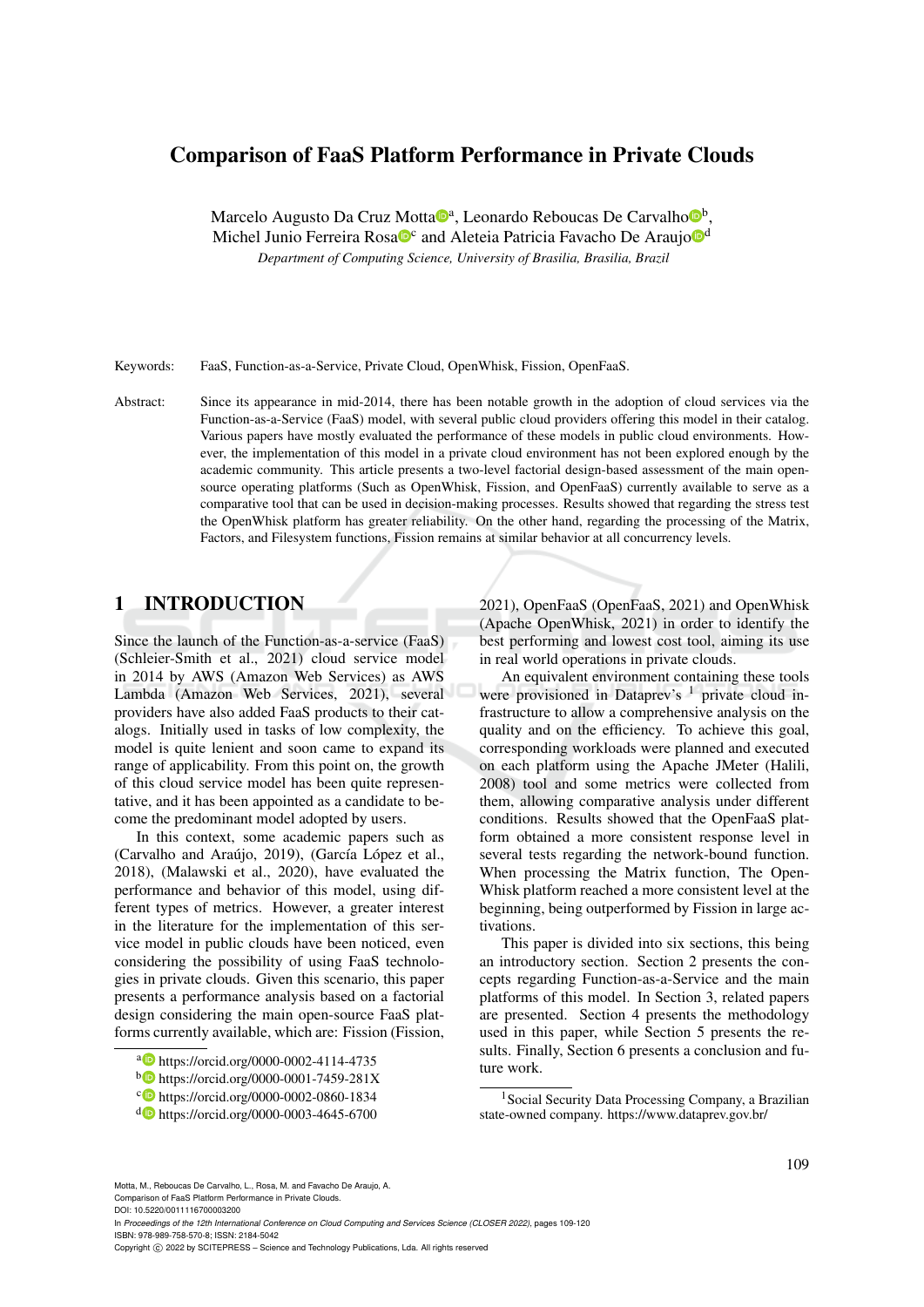## 2 FUNCTION-AS-A-SERVICE

Also called Serverless (Chapin and Roberts, 2017), or Backend-as-a-Service, (BaaS) (Castro et al., 2019) when used specifically to act as APIs, the Functionas-a-Service (FaaS) model suppliers give the users interfaces (graphical or command line) to allow the input and the manipulation of source code written in any of the supported programming languages, supervising the application processing using pre-configured triggers. These triggers can originate eighter from the provider's services, or through an API (Schleier-Smith et al., 2021).

Even if the fluctuation in the load exerted on the service is considered, it is expected that the provider guarantees that it can respond to the triggers demands, eventually making available more computational resources to contemplate the effective processing promptly, even in overload situations. Likewise, in situations of a low load, the provider must deallocate additional resources to minimize the operational cost of the platform transparently for its users.

Normally, the charging part in this service model is carried out through a policy based on the number of resources that the function has allocated, considering its execution time, thus making it possible to not charge for inactivity as occurs in traditional models of cloud services. Additionally, given its elastic characteristic, FaaS deals with the application's operational overloads without the need for user intervention. Because they do not share resources at runtime, FaaS services usually have limitations related to allocable resources per function (RAM, CPU, etc.) and maximum execution time. In scenarios where maintaining state is needed, it will also be necessary to use other resources from the provider for storage purposes.

Today's largest public cloud providers offer service options oriented to the FaaS model. AWS, a pioneer in this segment, offers the AWS Lambda (Amazon Web Services, 2021). The Google Cloud Platform also offers a FaaS service, Google Cloud Function (Google, 2021). Microsoft has Azure Functions (Microsoft, 2021) as its product and other providers like Oracle, IBM and Alibaba also have their FaaS model solutions. Each provider has its own strategy to operationally sustain these FaaS-based services. Google uses the Borg (Verma et al., 2015) container orchestrator to render its cloud services, including Cloud Functions. Borg was the basis for the development of Kubernetes<sup>2</sup> (Burns et al., 2016). AWS uses the Firecracker platform (Amazon, 2021) to orches-

trate the microVms consumed by AWS Lambda. Microsoft Azure has adopted their own solution to manage the virtual machines that process the executions of its FaaS solution in Azure Functions.

However, there are cases when it is not possible to use public cloud solutions, such as the case of several agencies of the Brazilian government, which, for security reasons, need to house all the data and services they manage within their own infrastructure. Therefore, this study used open-source FaaS platforms in Dataprev's private cloud infrastructure, a Brazilian state-owned technology company that has Datacenters located in three large urban centers in Brazil (Brasília, Rio de Janeiro, and São Paulo).

#### 2.1 Open-source FaaS Platforms

There are currently several open-source tools for FaaS. To describe the FaaS tools studied in this paper, we consider some fundamental criteria in a FaaS environment to analyze the degree of maturity of each one of the criteria such as scalability, language support, large-scale operation, community support and documentation.

In some cases, public providers choose to use open-source FaaS tools. An example would be IBM, which uses OpenWhisk (Djemame et al., 2020). Apache OpenWhisk is an open-source distributed serverless platform that executes functions in response to events, at any scale. OpenWhisk manages infrastructure, servers, and scaling using Docker containers. This platform supports the processing of several programming languages, which can be dynamically scheduled and executed in response to associated events (via triggers) from external sources (Feeds) or HTTP requests. The project also includes a REST API-based command-line interface (CLI) along with other tools to support packages, catalog services, and many popular container deployment options.

Oracle uses the Fn (Fn Project, 2021) for operational support of the Oracle Cloud Functions service. The Fn (Fn Project, 2021) project is an opensource container-native serverless platform that runs on public and private clouds. It supports all programming languages, it is extensible and has a high performance. Considering that Fn and OpenWhisk can operate in a large public provider, both currently have a considerable degree of maturity.

The Texas Advanced Computing Center - TACC uses Abaco (Stubbs et al., 2017) as its FaaS solution. TACC is a niche provider, focused on academic research. Abaco uses the Docker-compose orchestrator, which is not cluster-aware and therefore operates

<sup>2</sup>Kubernetes is an open-source container orchestrator used to automate the deployment, sizing and management of applications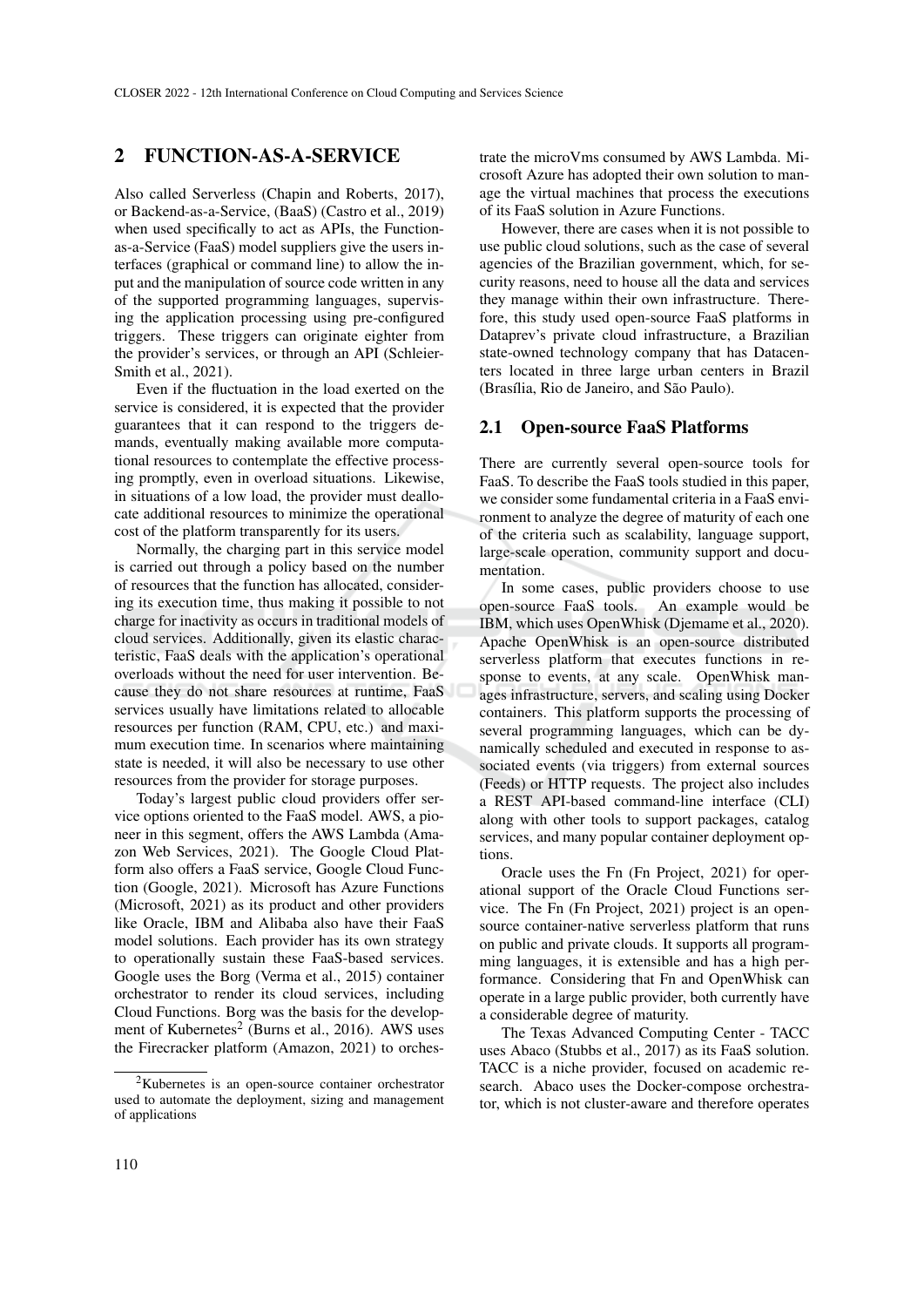| <b>Tool</b>                                        | <b>Environments</b>                                   | Private provider                                                                                         | <b>Supported</b><br>Languages | <b>Support</b><br><b>GitHub/Slack</b> | Documen-<br>tation | <b>Maturity</b> |
|----------------------------------------------------|-------------------------------------------------------|----------------------------------------------------------------------------------------------------------|-------------------------------|---------------------------------------|--------------------|-----------------|
| Fission<br>(Fission,<br>2021)                      | Kubernetes                                            | NodeJS, Python, Go,<br>Java, Ruby, Binary,<br>PHP, .NET, .NET 2.0<br>and Perl                            | N/A                           | <b>Yes</b>                            | High               | High            |
| Project,<br>Fn<br>(Fn<br>2021)                     | Kubernetes                                            | (Docker)<br>Numerous<br>images)                                                                          | Oracle                        | <b>Yes</b>                            | High               | High            |
| Knative<br>(Knative,<br>2021)                      | Kubernetes                                            | <b>Numerous</b><br>(Docker)<br>images)                                                                   | N/A                           | Yes                                   | High               | High            |
| OpenFaaS<br>(Kaewkasi, 2018)                       | Kubernetes                                            | <b>Numerous</b><br>(Docker)<br>images)                                                                   | N/A                           | Yes                                   | High               | High            |
| OpenWhisk (Die-<br>mame et al., 2020)              | Kubernetes.<br>OpenShift<br>Docker-<br>and<br>compose | NodeJS.<br>Go, Java,<br>.NET, PHP, Python,<br>Ruby,<br>Rust,<br>Bal-<br>Scala, Swift,<br>lerina and Deno | <b>IBM</b>                    | Yes                                   | High               | High            |
| Kubeless<br>(Kube-<br>less, $2019$                 | Kubernetes                                            | NodeJS<br>and<br>Java,<br>VertX                                                                          | N/A                           | N <sub>0</sub>                        | Medium             | Medium          |
| Knix (Knix, 2021)                                  | Kubernetes                                            | Python and Java                                                                                          | N/A                           | Yes                                   | Low                | Medium          |
| Abaco<br>(Stubbs)<br>et al., 2017)                 | Docker-<br>compose                                    | Numerous<br>(Docker)<br>images)                                                                          | <b>TACC</b>                   | <b>Yes</b>                            | Low                | Low             |
| (Chard<br>FuncX<br>et al., 2019)                   | Specific Appli-<br>cation                             | Python                                                                                                   | N/A                           | <b>Yes</b>                            | Low                | Low             |
| TinyFaaS<br>(Pfandzelter<br>and<br>Bermbach, 2020) | Docker                                                | Node <sub>JS</sub>                                                                                       | N/A                           | Yes                                   | Low                | Low             |

Table 1: Open-source FaaS Tools.

with scale constraints. Considering the characteristics of Abaco, especially its limited scale, it is possible to determine its maturity level as low for a scenario like FaaS.

In addition to the solutions used by public providers, there are other open-source tools available for the FaaS. KNIX MicroFunctions (formerly SAND) (Knix, 2021) is a high-performance open source serverless computing platform designed to minimize startup delays for function execution. This tool aims to provide support for persistent functions and optimize the use of resources. It has limited support for languages (Python and Java) and therefore its maturity level was considered medium.

Kubeless (Kubeless, 2019) is a tool that uses Kubernetes features to provide automatic scaling, API routing, monitoring, troubleshooting and more. It also has limited language support (Java, NodeJS and VertX) and therefore its maturity level will be considered medium in this paper.

FuncX (Chard et al., 2019) is a distributed FaaS platform that enables the execution of flexible, scalable, and high-performance remote functions. Unlike centralized FaaS platforms, FuncX allows users to perform functions on remote heterogeneous computers, from laptops to campus clusters, clouds, and supercomputers (Chard et al., 2019). The heterogeneity characteristic of FuncX is its great advantage over other tools. However, it only supports Python, making it limited in the general context of FaaS, and its maturity level was considered low.

Fission (Fission, 2021) is an open-source framework that runs on Kubernetes and is extensible to any programming language. In Fission, the core is written in the Go language and the specific parts of the languages are isolated in something called the lower environment. This platform maintains a pool of "hot" containers, each one with a small dynamic loader. When a function is called for the first time, that is, cold-initialized, a running container is chosen, and the function is loaded. This pool is what makes Fission fast, achieving cold start latencies of around 100 milliseconds. Thus, we can consider that Fission has a high degree of maturity.

Knative (Knative, 2021) allows developers to use an event-driven architecture. An event-driven architecture is based on the concept of decoupled relationships between event producers - that create events - and event consumers, or collectors, - that receive events. Knative's support platform is Kubernetes, on which container image deployments are made. Due to its characteristics, Knative can be classified as having a high degree of maturity.

OpenFaaS (Kaewkasi, 2018) is an open-source tool that runs on Kubernetes and aims to make it easier for developers to implement event-driven functions and microservices. It provides a highly scalable endpoint with elasticity and automatic metrics. Con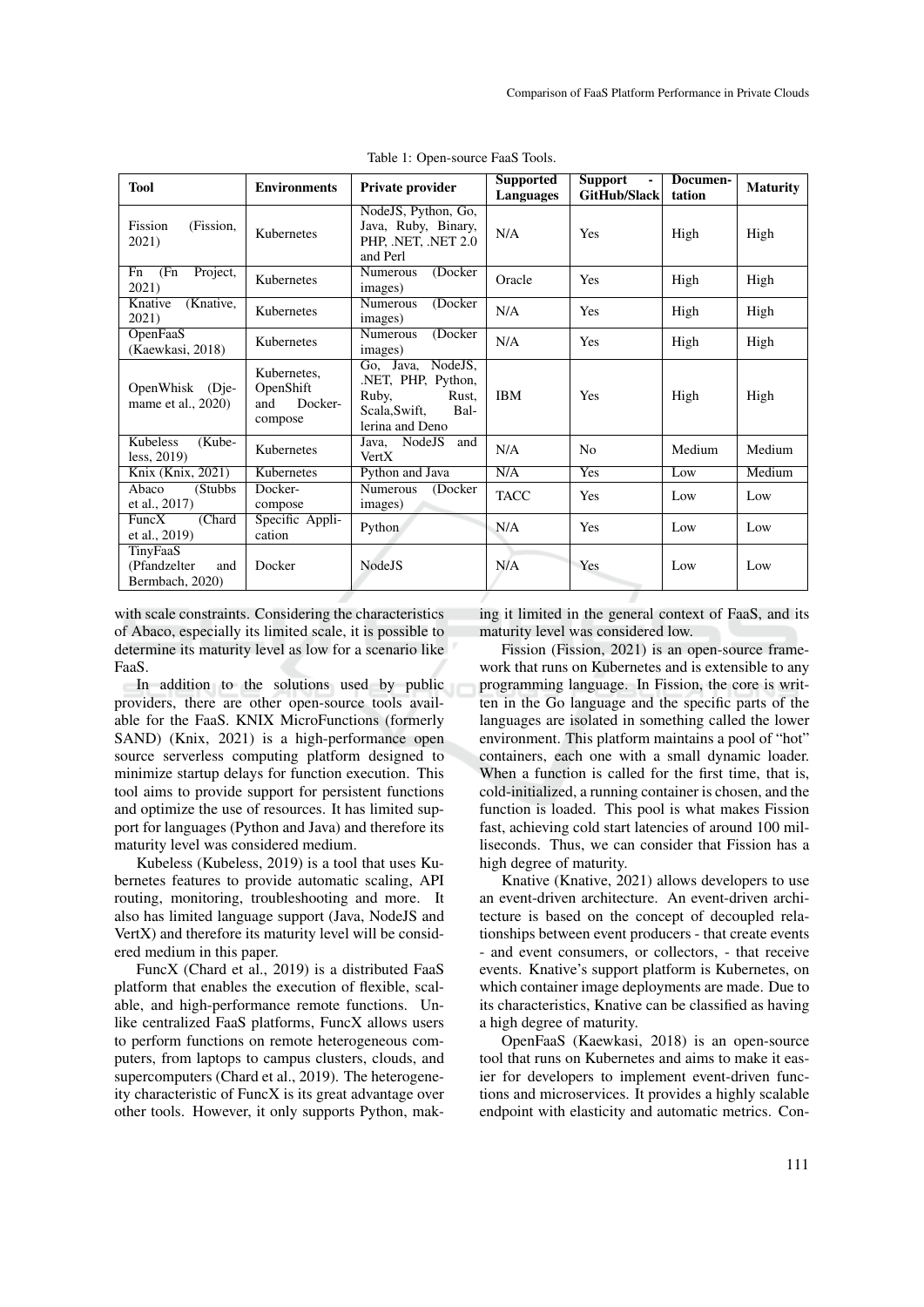sidering that it works with container images, it can potentially work with all programming languages. This along with the support in Kubernetes, which is highly scalable, gives OpenFaaS a high degree of maturity.

TinyFaaS (Pfandzelter and Bermbach, 2020) is a lightweight FaaS platform for the edge environment with a focus on performance in constrained environments. Once a role is deployed to TinyFaaS, role handlers are created automatically. Additionally, Tiny-FaaS works on Docker containers. Considering that TinyFaaS only works with functions written in the NodeJS language and given its specific applicability, in this paper its maturity level was considered low.

Table 1 presents the main characteristics of opensource FaaS tools that can be considered for deployment in private cloud environments. Considering Table 1, five of them presented a high degree of maturity according to the established criteria, which are: Fission, Fn, Knative, OpenFaaS and OpenWhisk. However, other criteria such as dimensioning strategies, resource consumption, configurability, among others, can impact on the performance of solutions operated on this type of platform.

Therefore, this paper carried out an experiment to allow an evaluation of these characteristics in a real operational situation. The adopted methodology will be presented in Section 4.

IHNO

# 3 RELATED WORKS

Going through the literature, the majority of papers are predominantly focused on the evaluation of FaaS platforms used in Public clouds. In (Copik et al., 2021) the authors propose the Serverless Benchmark Suite - SEBS, which consists of specifying representative workloads, monitoring the implementation, and evaluating the infrastructure. The abstract model of a FaaS implementation ensures the benchmark's applicability to various commercial vendors such as AWS, Azure, and Google Cloud. This paper evaluates aspects such as time, CPU, memory, I/O, code size, and cost based on the performed test cases. However, it does not support testing on open-source platforms that can be deployed in a private cloud environment.

The paper (Grambow et al., 2021) presents an application-centric benchmark framework for FaaS environments with a focus on evaluatiing realistic and typical use cases for FaaS applications. It has two built-in benchmarks (e-commerce and IoT), which are extensible for new workload profiles and new platforms. In addition, it supports federated benchmark testing, in which the benchmark application is distributed across multiple vendors and supports fine-

grained analytics. The authors compare three public providers and analyze the characteristics of a federated fog configuration, and this is their main contribution. However, the extension of the sample spectrum of tests carried out between public providers and the cutting-edge approach used by the authors is limited, given the use of only one of the supported platforms (TinyFaaS) as an example of a federation, rather than the other two platforms (OpenFaaS and OpenWhisk), which are considerably more robust.

In the paper (Jindal et al., 2021), an extension of the concept of FaaS as a programming interface for heterogeneous clusters and to support heterogeneous functions with diverse computational and data requirements is presented. This extension is a network of distributed heterogeneous destination platforms equivalent to content delivery networks, widely used in other computational cloud models. In this proposal, a target platform is a combination of a cluster of homogeneous nodes and a FaaS platform on top of it. In this context, metrics such as requests, CPU, activations, and response times are evaluated from functions adapted from the FaaSprofiler (Shahrad et al., 2019) benchmark. Despite using an open-source platform suitable for deployment in a private cloud environment, the study was limited to just two representatives of these tools, although there are others whose level of maturity would allow them to be part of the list of FaaS operating platforms adopted by the tool.

In (Wen et al., 2021), the authors perform a detailed evaluation of FaaS services: AWS, Azure, GCP, and Alibaba, running a test flow using microbenchmarks (CPU, memory, I/O, and network) and macro benchmarks (multimedia, map- Reduce and machine learning). The tests used specific functions written in Python, NojeJS, and Java that explored the properties involved in the benchmark to assess startup latency and resource usage efficiency. However, all platforms evaluated are deployed in public clouds and as the underlying infrastructure in these services remains unclear to the customer, the evaluation is restricted to the overall approach taken by the provider. Thus, the assessment of the architectural strategy does not consider the platform in isolation.

vHive (Ustiugov et al., 2021) aims to enable FaaS researchers to innovate in the deeply distributed software stacks of a modern FaaS platform. vHive is designed to support leading FaaS vendors by integrating the same production-grade components used by vendors, including the AWS Firecracker hypervisor, Cloud Native Computing Foundation Containerd, and Kubernetes. vHive adopts the Knative platform, allowing researchers to quickly deploy and test any serverless application that can include many func-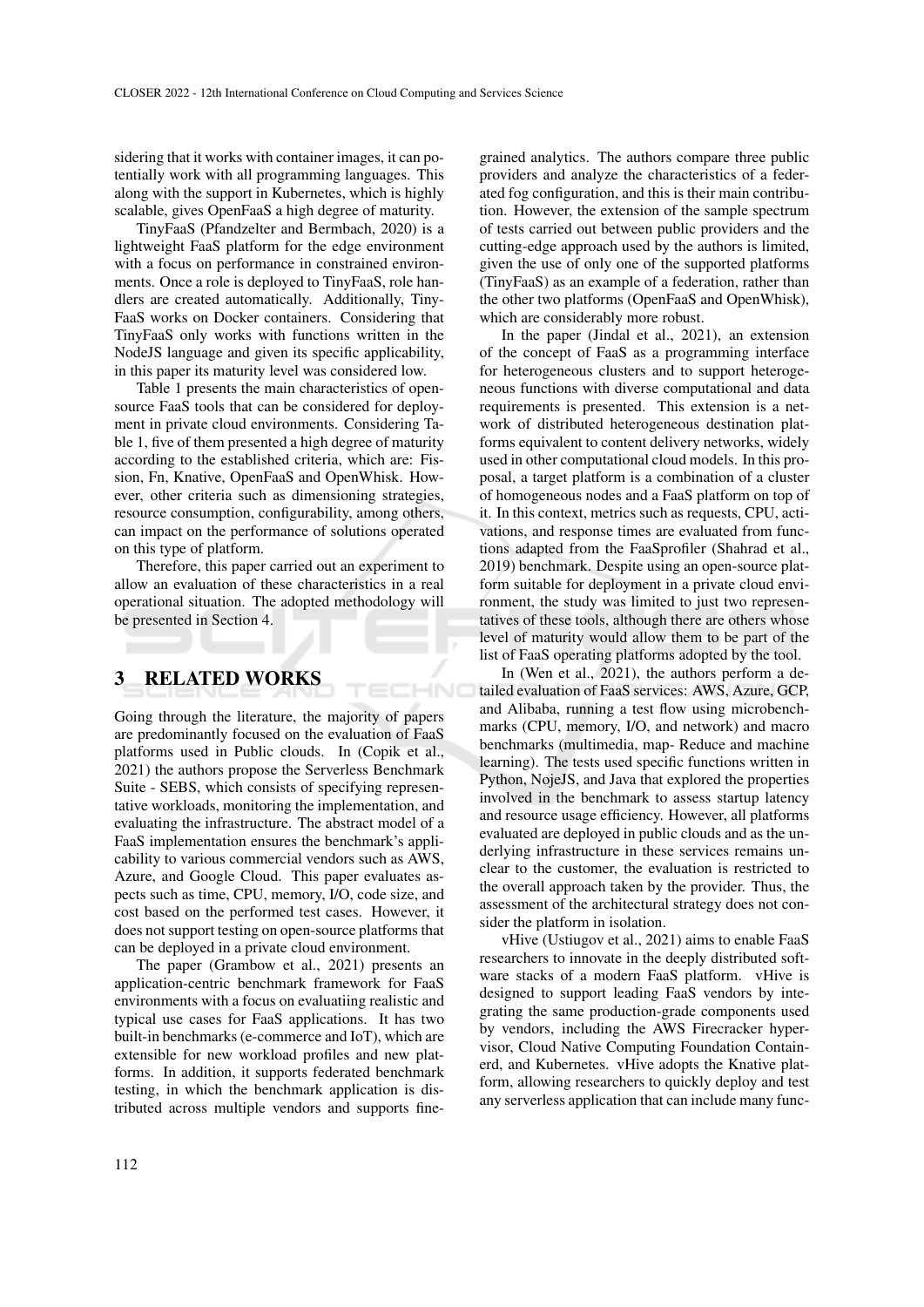| <b>Study</b>                     | Year | <b>Private</b><br>provider             | <b>Maturity</b><br>analysis | Approach                                                                                      | <b>Metrics</b>                                                     | Languages                            |
|----------------------------------|------|----------------------------------------|-----------------------------|-----------------------------------------------------------------------------------------------|--------------------------------------------------------------------|--------------------------------------|
| (Maissen et al., 2020)           | 2020 | N <sub>0</sub>                         | N <sub>0</sub>              | Specific<br>func-<br>tions<br>with<br>multilingual                                            | Time and latency                                                   | Python,<br>NodeJS,<br>Go<br>and .NET |
| (Copik et al., 2021)             | 2020 | N <sub>0</sub>                         | N <sub>o</sub>              | Specific<br>func-<br>tions<br>with<br>multilingual                                            | CPU.<br>Time,<br>$I/O$ .<br>memory,<br>code<br>size<br>and<br>cost | Python<br>and<br><b>NodeJS</b>       |
| (Wen et al., 2021)               | 2020 | N <sub>0</sub>                         | N <sub>0</sub>              | Specific<br>func-<br>tions<br>with<br>multilingual                                            | Startup<br><b>Tatency</b><br>and<br>resource<br>efficiency         | Python, NojeJS<br>and Java           |
| (Grambow)<br>al.,<br>et<br>2021) | 2021 | OpenFaaS,<br>OpenWhisk<br>and TinyFaaS | No                          | Realistic func-<br>tions                                                                      | Network traffic                                                    | JavaScript                           |
| (Ustiugov et al., $2021$ )       | 2021 | Firecracker                            | N <sub>0</sub>              | Specific func-<br>tions and use of<br>snapshots                                               | Delay<br>cold<br>on<br>start                                       | Python                               |
| (Jindal et al., $2021$ )         | 2021 | OpenWhisk<br>Open-<br>and<br>FaaS      | N <sub>o</sub>              | FaaSprofiler<br>adapted<br>func-<br>tions<br>and<br>heterogeneous<br>multicenter<br>platforms | CPU,<br>Requests,<br>activations<br>and<br>time                    | Python                               |
| This paper                       | 2022 | OpenWhisk,<br>OpenFaaS<br>and Fission  | Yes                         | func-<br>Specific<br>tions                                                                    | Time, CPU, I/O<br>and Latency                                      | Python                               |

Table 2: Related Works.

tions, running on secure Firecracker microVMs, as well as full server services. Both stateful functions and services can be deployed using OCI / Docker images. vHive empowers system researchers to innovate on key serverless features, including automatic role sizing and cold boot delay optimization with multiple snapshot engines.

The article (Maissen et al., 2020), introduces FaaS-dom, a modular and extensible set of benchmarks for evaluating serverless computing that includes a range of workloads and natively supports the leading FaaS providers (AWS, Azure, Google, and IBM). The great contribution of FaaS-dom consists of the functions developed for execution during the tests, serving as a basis for conducting this paper. Although it allows the evaluation of the IBM solution, which internally uses an open-source platform, the evaluation in FaaS-dom suppresses equity aspects between the environments and, ends up focusing only on the evaluation of the provider, and not on the strategies used by the platform.

Table 2 presents the main characteristics identified in each related work described above. This paper, on the other hand, explores tools that currently have a high degree of maturity as FaaS solutions which are available to deploy in private clouds, analyzing their behavior by applying workloads from the benchmark FaaSDom (Maissen et al., 2020), to identify the best performing platform for the following cases: the scenario of CPU-bound, I/O-bound and Network-bound functions.

**DGY PUBLICATIONS** 

# 4 METHODOLOGY

The open-source FaaS platforms which were previously classified as having a high degree of maturity were implemented in a private cloud environment. Although Fn and Knative were classified in this list, due to difficulties arising from the on-premise environment, it was not possible to reach their ideal configuration for a fair comparison with other platforms, leaving only OpenFaaS, Fission, and OpenWhisk as the focus of this paper. In OpenWhisk's case, all it took was a subtle increase in the pre-configured default limits on the platform.

The Kubernetes platform was chosen to define all the tools to be compared. This allows the experiment to focus on the strategies adopted by the tool, preventing platform differences from interfering with the results. Platform installations followed the manuals offered by the vendors and it was necessary to increase the timeout of functions in the OpenFaaS and OpenWhisk's cases. Their activation limits per minute were increased in order to equalize the three analyzed platforms. No changes were made in default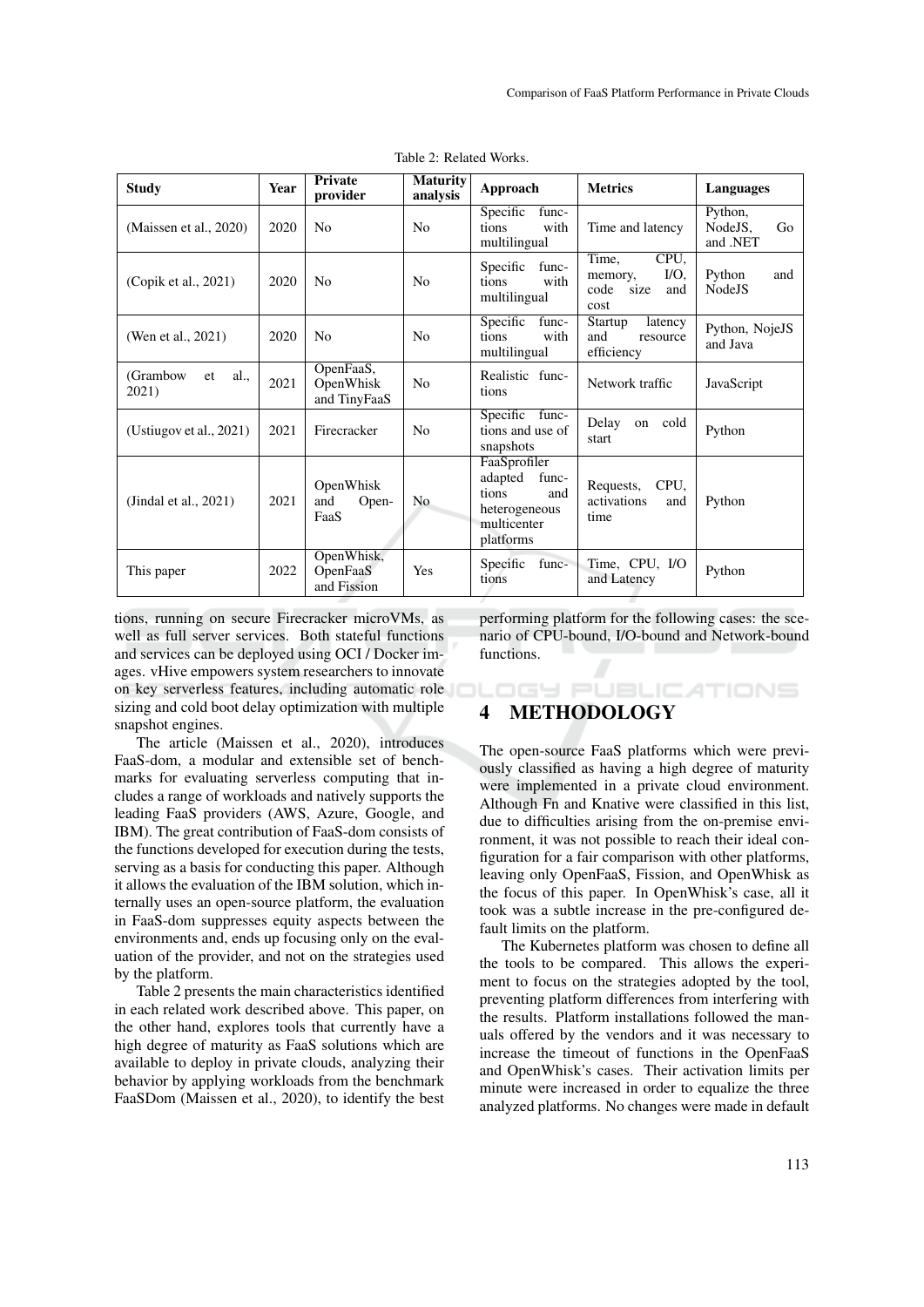configuration of Fission.

The infrastructure used in this experiment was deployed on Dataprev's private cloud solution. In this cloud it is possible to provide customized configurations of memory, CPU, disk, among others. Table 3 shows the values for each resource that was used to provision the Kubernetes clusters which support each platform applied in this experiment. After the platforms were implemented, four functions were published in each of them, that have already been referenced in the literature as source codes that perform operations that allow evaluating the behavior of the environments.

Table 3: Clusters Parameters.

| <b>Number of servers</b>  |                         |
|---------------------------|-------------------------|
| <b>Operational system</b> | $RHEL$ 8.3              |
| <b>Storage</b>            | 30GB                    |
| <b>RAM</b> memory         | 4 <sub>GB</sub>         |
| <b>CPU</b>                | 4(2.5Ghz)               |
| <b>Physical machine</b>   | Power Egde R900 - Intel |
|                           | Xeon E7 4870            |
| <b>Hypervisor</b>         | VMware ESXi 6           |
| <b>Docker</b>             | v20.10.7                |
| <b>Kubernetes</b>         | v1.21.3                 |
| Apache JMeter             | v5.4.1                  |

For this paper, the Python functions proposed by FaaS-dom (Maissen et al., 2020) selected were: Latency (Network-bound), Matrix (CPU-bound), Factors (CPU-bound) and Filesystem (I/O-bound). According to its documentation, the *Latency* function measures the latency of a simple function, while the *Factors* function calculates the factors of a number iteratively to assess CPU performance. The *Matrix* function multiplies two *NxN* matrices iteratively also to assess CPU performance and the *Filesystem* function writes and reads *n* times *a x kB* file to the filesystem.

In order to avoid any confusion with the nomenclature of tests with the *Latency* function adapted from (Maissen et al., 2020), in this paper we will refer to it as the *Delay* function. After each function is published on each platform, URLs are made available and used to activate them. It was used five common concurrencies: 1, 2, 4, 8 and 16 simultaneous requests. The tests were performed using the JMeter (Halili, 2008) tool, which runs test batteries, collects the metrics, and generates the results for analysis.

Figure 1 shows the architecture used in the experiment. It is possible to see the individualization of each platform with its Kubernetes cluster using the same number of computational resources and the same configuration for all FaaS tools. Each test was repeated 10 times. However, due to the cold start effect inherent in the FaaS platforms, the three platforms were previously triggered in each of the functions.



Figure 1: Experiment architecture.

A full factorial design utilizes every possible combination at all levels of all factors. A performance study with *k* factors, with the  $i^{\text{th}}$  factor having  $n_i$  levels, requires *n* experiments (Jain, 1991). The advantage of a full factorial design is that every possible combination of configuration and workload is examined. It is possible to find the effect of every factor including the secondary factors and their interactions. The main problem is the cost of the study. It would take too much time and money to conduct these many experiments, especially when considering the possibility that each of these experiments may have to be repeated several times (Jain, 1991). Through the execution of a factorial design, it is possible to obtain the percentage portions of the effects of each factor in the result of the experiment, allowing the identification of the effects with a greater degree of interference in the results and thus helping decision-making processes. In factorial designs with several repetitions, it is possible to obtain the sampling error effect. High sampling error rates indicate the existence of factors not mapped in the factorial design and this is a major aspect that helps in the decision-making process.

In order to identify which of the factors exerted the greatest influence on the results after performing the tests, the factorial design *2* <sup>k</sup> was used to start the analysis of each comparison scenario between the platforms used. In each factorial design, the factors analyzed were: provider, concurrency, and function. Factorial design factors and their levels are shown in Table 4.

In order to observe the behavior of platforms in extreme situations, a stress test was designed using the Matrix function. In this test, platforms are subjected to exponential levels of Matrix function concurrency until they are unable to respond. The results of factorial designs  $2^k$ , as well as the other results of the experiment, are discussed in detail in Section 5.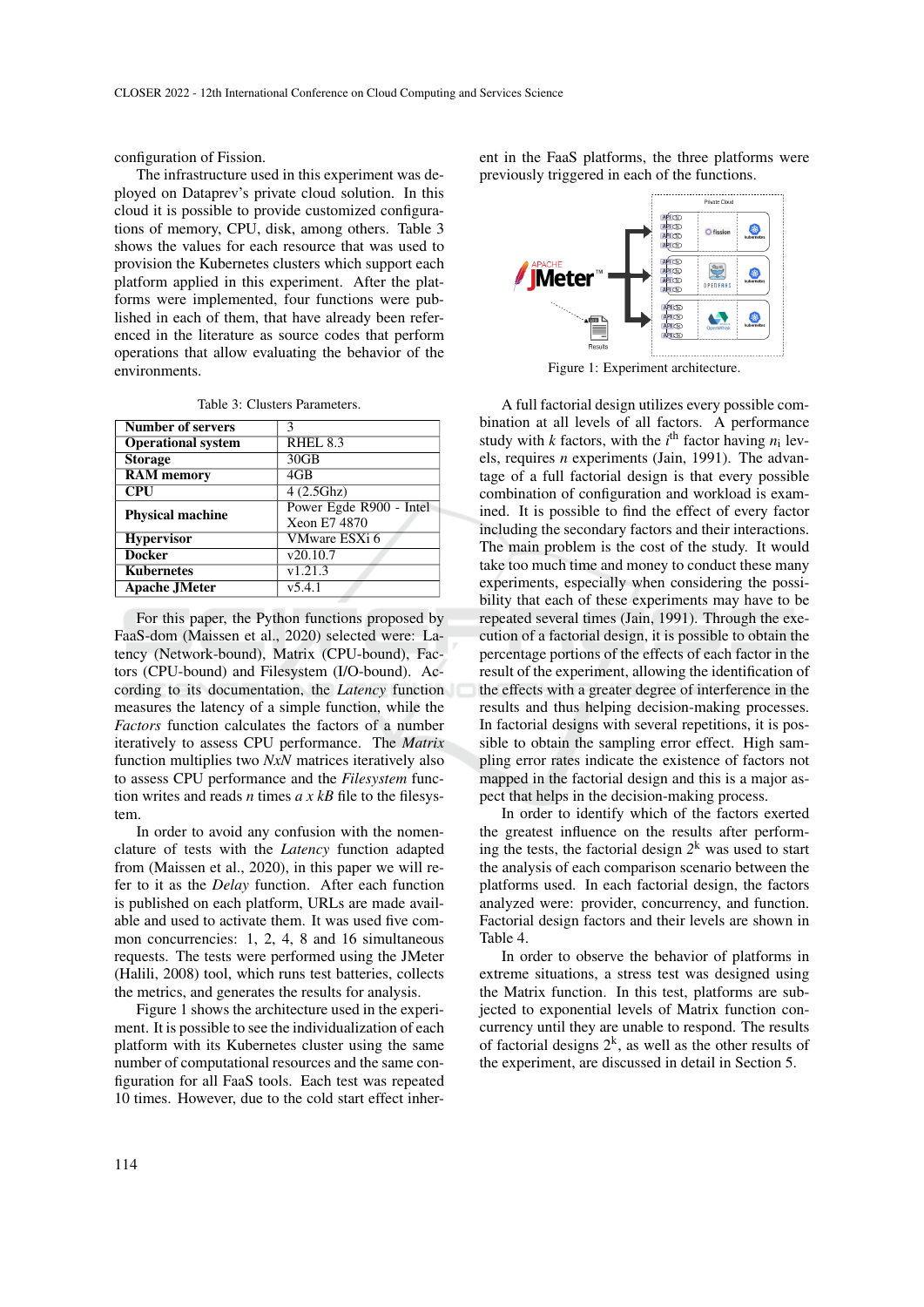| <b>Factor</b><br>(concurrence) | <b>Function</b> | <b>Platforms</b>                      |                |                |  |
|--------------------------------|-----------------|---------------------------------------|----------------|----------------|--|
| Lower $(1)$                    | Matrix          | 1                                     |                | $\overline{c}$ |  |
| Upper (16)                     | Delay           | 3                                     | $\overline{c}$ | 3              |  |
| Lower $(1)$                    | Delay           | 1<br>1                                |                | $\overline{2}$ |  |
| Upper $(16)$                   | Factors         | 3<br>2<br>3                           |                |                |  |
| Lower $(1)$                    | Delay           | 1                                     |                | $\overline{2}$ |  |
| Upper $(16)$                   | Filesystem      | 3                                     | 2              | 3              |  |
| Lower $(1)$                    | Factors         | 1                                     | 1              | $\overline{2}$ |  |
| Upper $(16)$                   | Filesystem      | 3<br>3<br>$\mathcal{D}_{\mathcal{L}}$ |                |                |  |
| Lower $(1)$                    | Matrix          | $\overline{c}$<br>1                   |                |                |  |
| $\overline{\text{Upper (16)}}$ | Factors         | 3                                     | $\overline{c}$ | 3              |  |
| Lower $(1)$                    | Matrix<br>1     |                                       | $\overline{2}$ |                |  |
| Upper $(16)$                   | Filesystem      | 3<br>3<br>$\mathfrak{D}$              |                |                |  |

Table 4: Factorial Design Factors. Openwhisk (1), OpenFaaS (2) and Fission (3).

# 5 RESULTS

This section was structured according to the analyzes carried out in the tests performed on each platform.

### 5.1 Latency Analysis

Through the records obtained by the *JMeter* tool during the tests, latency values were generated for all levels of concurrence. In the execution without concurrency (with the request only), ten result values were generated for each function on each platform, for concurrency level two, 20 result values, for concurrency level four, 40, for concurrency level eigth, 80, and concurrency sixteen, 160 latency values for each function.



Figure 2: Quantil-quantil plot for Fission under 16 of concurrence.

In order to adequately represent the samples in each execution block and allow a consolidated analysis of the data, it was necessary, using the analysis of quantile-quantile graphs, to define a value for this representation. Figure 2 represents all executions of one of the Fission functions in 16 simultaneities (160 latency values), as well as Figure 3 for OpenFaaS, and Figure 4 for OpenWhisk.



Figure 3: Quantil-quantil plot for OpenFaaS under 16 of concurrence.



Figure 4: Quantil-quantil plot for OpenWhisk under 16 of concurrence.

In all cases, it is found that the latency values do not completely follow a normal distribution, as the shape of the graphs does not look like a straight line following a trendline. Thus, the average was adopted as a representative metric of the samples in each concurrent run, better representing the data with dispersion characteristics.

After determining the best representative metric for the latency records, we calculated the average of all simultaneous executions according to Table 5, where it is also possible to verify the  $Log<sub>10</sub>$  values calculated by the average obtained in every run. Thus, the metric chosen to represent the runs was once again the average, as shown in Table 5, and they were used to build the graphs with the evolution of the execution of each function on each platform.

Figure 5 shows the evolution of Matrix function execution at each level of competition on both platforms. It is noteworthy that Figure 5 shows the averages after undergoing a logarithmic transformation to provide a better view of the information. It is possible to observe that, without concurrency, all platforms present equivalent results for latency. However, as the concurrency level increases, while Fission maintains the latency results stable, OpenFaaS make a noticeable upscale with concurrency of two and OpenWhisk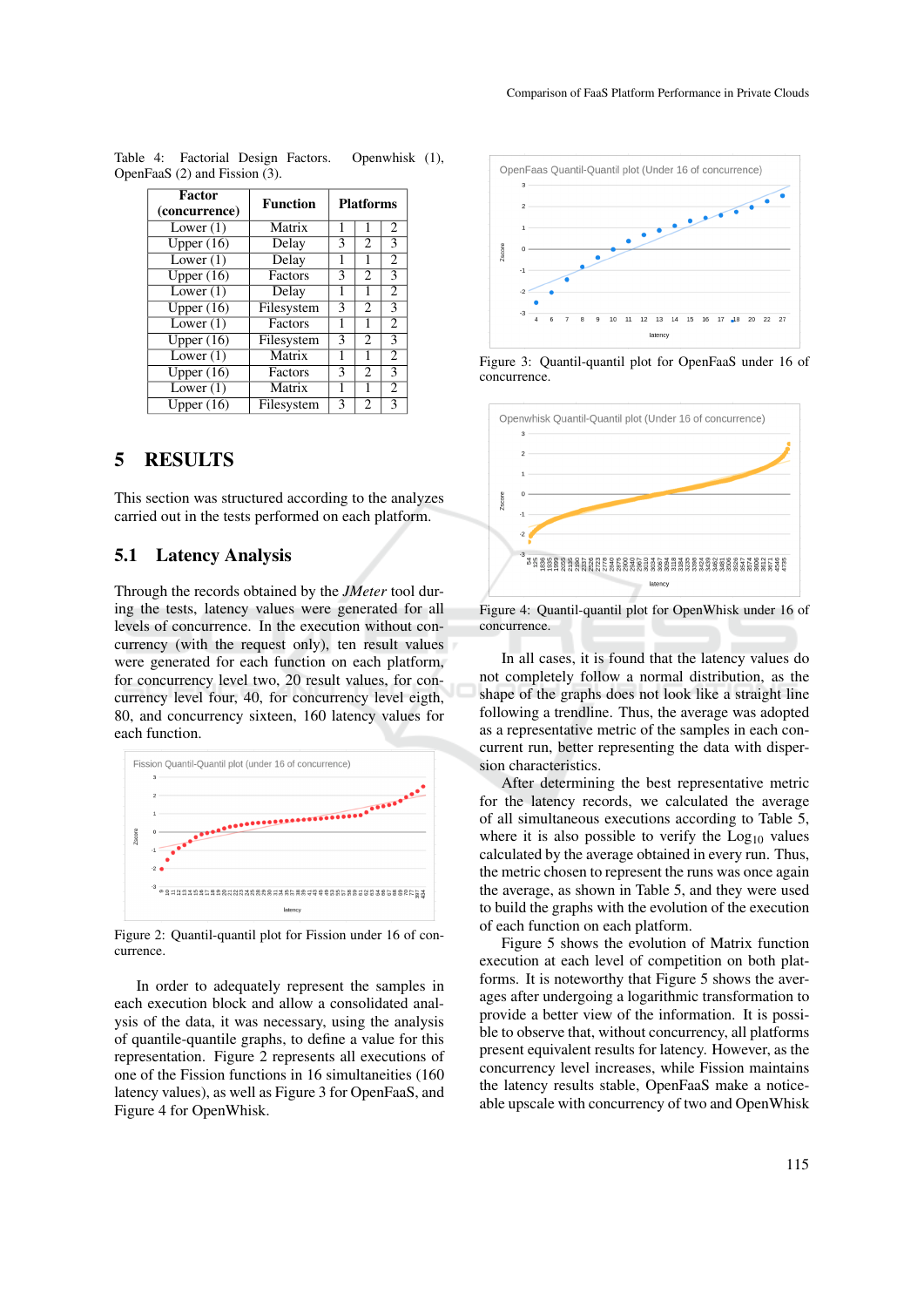|                 | Concur.        | Function |                   |          |        |                       |                   |            |                   |
|-----------------|----------------|----------|-------------------|----------|--------|-----------------------|-------------------|------------|-------------------|
| Platform        |                | Delay    |                   | Matrix   |        | Factors               |                   | Filesystem |                   |
|                 |                | Run Avg. | Log <sub>10</sub> | Run Avg. | Log10  | Run Avg.              | Log <sub>10</sub> | Run Avg.   | Log <sub>10</sub> |
|                 | 16             | 30,68    | 1,49              | 889,91   | 2,95   | 17589,30              | 4,25              | 27677,16   | 4,44              |
|                 | 8              | 26,39    | 1,42              | 547,56   | 2,74   | 14820,28              | 4,17              | 9001,76    | 3,95              |
| Fission         | 4              | 23,80    | 1,38              | 443,53   | 2,65   | 13414.83              | 4,13              | 5332,23    | 3,73              |
|                 | $\overline{2}$ | 34,65    | 1,54              | 423,50   | 2,63   | 12781,80              | 4,11              | 4785,10    | 3,68              |
|                 |                | 80,50    | 1,91              | 1,00     | 446,30 | 12762,50              | 4,11              | 4788,40    | 3,68              |
|                 | 16             | 10,63    | 1,03              | 3518,90  | 3,55   | 30479.75              | 4,48              | 27124.71   | 4,43              |
|                 | 8              | 11,84    | 1,07              | 1907,26  | 3,28   | 33404.96              | 4,52              | 24423.61   | 4,39              |
| <b>OpenFaaS</b> | 4              | 10,85    | 1,04              | 896,65   | 2,95   | 38854,73              | 4,59              | 26730,43   | 4,43              |
|                 | $\overline{2}$ | 11,50    | 1,06              | 371,55   | 2,57   | 18433,90              | 4,27              | 9373,70    | 3,97              |
|                 |                | 14,10    | 1,15              | 393,00   | 2,59   | 9084,00               | 3,96              | 4617,00    | 3,66              |
| OpenWhisk       | 16             | 2951,51  | 3,47              | 3974,74  | 3,60   | $\overline{23349,06}$ | 4,37              | 12842,34   | 4,11              |
|                 | 8              | 128,29   | 2,11              | 448,53   | 2,65   | 13465.26              | 4,13              | 10784,60   | 4,03              |
|                 | 4              | 34,90    | 1,54              | 391,60   | 2,59   | 9582,50               | 3,98              | 4573,18    | 3,66              |
|                 | 2              | 52,80    | 1,72              | 500,90   | 2,70   | 8890,80               | 3,95              | 5074,35    | 3,71              |
|                 |                | 71,10    | 1,85              | 332,70   | 2,52   | 8963,00               | 3,95              | 3950,80    | 3,60              |

Table 5: Consolidated Delay X Matrix X Factors X Filesystem results.

with concurrency of eight. This demonstrates that Fission was able to process the Matrix function more efficiently than OpenWhisk and OpenFaaS.



Figure 5: Matrix function results.

With the averages also logarithmically transformed, Figure 6 demonstrates the evolution of latency in the execution of the Delay function on each platform over each level of concurrency.



Here we can see that when running without concurrency, OpenFaaS obtained a much lower latency result than the value obtained by Fission, followed slightly by OpenWhisk, and, as the concurrency level increases, OpenWhisk increase the distance for Fission and OpenFaaS. After superior levels, however, Fission experiences a slight decrease in latency, whereas OpenWhisk has a considerable growth. It is possible to infer that OpenFaaS was more efficient than the other platforms in processing the Latency function at all concurrency levels.

The results have shown that regarding Delay function, OpenFaaS stands out in efficiency, followed by Fission and then by OpenWhisk, whereas as to Matrix function (which requires more processing), Open-Whisk in executions with concurrency up to eight shows lower efficiency concerning latency, being surpassed by Fission after executions with concurrence ten. OpenFaaS, on the other hand, decreases its efficiency under concurrence of four.

Figure 7 demonstrates the evolution of latency in the execution of the Factors function on each platform over each level of concurrency.

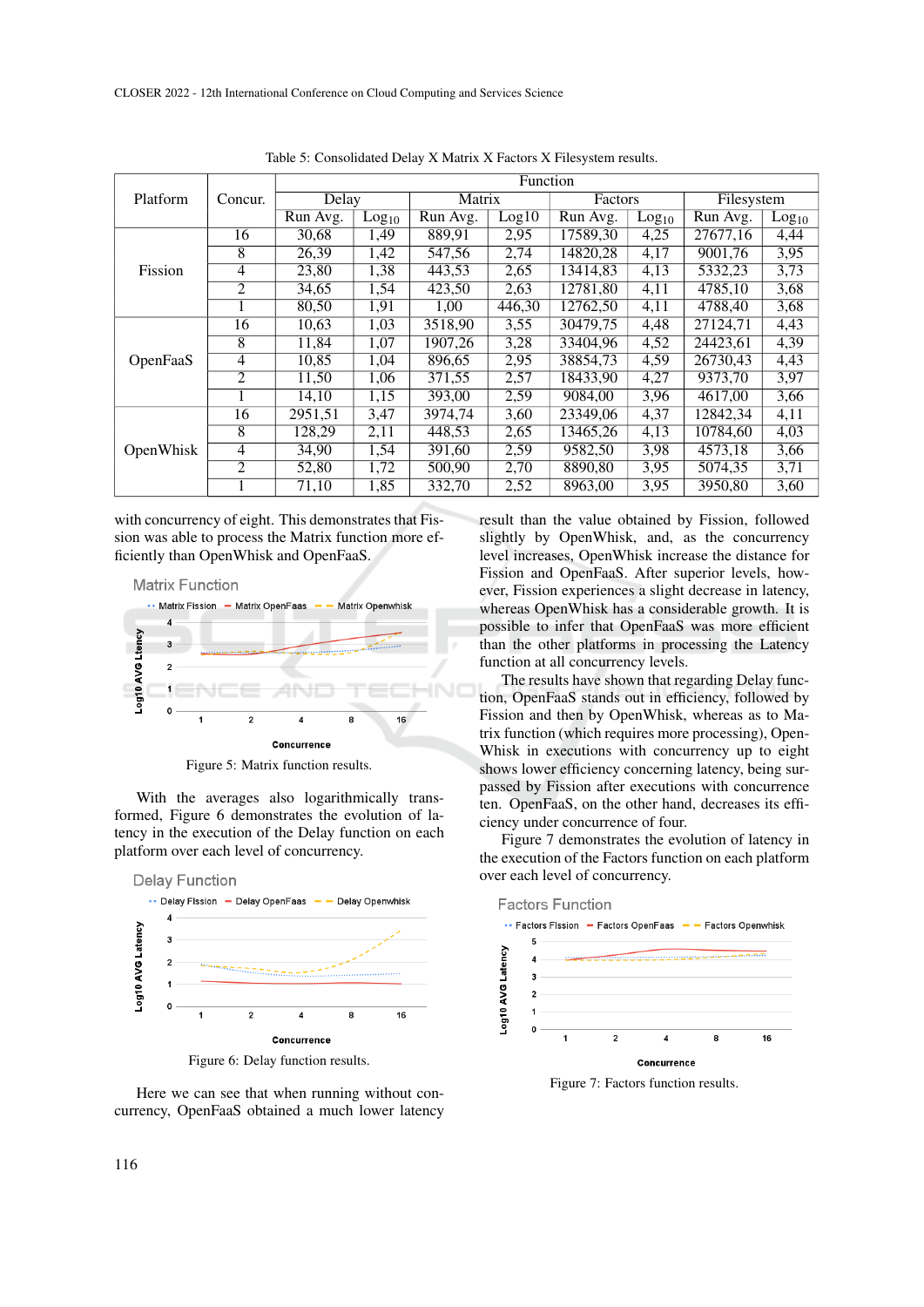OpenWhisk has the lowest latency record without concurrency, followed by OpenFaaS and Fission. However, as the number of concurrencies increase, OpenWhisk and Fission demonstrate consistency in their latency levels. On the other hand, OpenFaaS demonstrates an increase from tests with concurrency of two.

Also logarithmically transformed, Figure 8 demonstrates the evolution of latency in the execution of the Filesystem function on each platform at all concurrency levels.



Figure 8: Filesystem function results.

When disk-related resources are used, we can see that OpenWhisk has the lowest latency record in the first test (no concurrency), followed by OpenFaaS and Fission with slightly higher latency and showing extreme similarity in the initial tests. Given the increase in concurrency, OpenFaaS experiences greater growth than other platforms already with two and four concurrency, remaining constant at eight and 16. Fission and OpenWhisk maintain their latency levels up to the competition of four concurrencies, achieving slight growth in both cases. With concurrency level 16, Openwhisk demonstrated the best records among the analyzed platforms.

However, to identify which factor has the greatest influence on the results, a factor analysis was performed using six factorial designs 2*<sup>k</sup>* .

#### 5.2 Factorial Designs

Table 6 presents the factorial planning used in both cases, and it is possible to observe the eight tests performed, as well as the effects and their interrelationships. Lower levels are denoted by -1, while upper levels are denoted by 1. All data used for average extractions according to the effects of each experiment performed in each of the ten repetitions considered in this experiment, as well as the sum of the difference between each average and the mean square and the partial calculating the sum of squared errors in this experiment for every test (on every row) are available

|  | Table 6: Factorial Design Planning. |
|--|-------------------------------------|
|--|-------------------------------------|

| <b>Test</b> | P                        | $\mathbf C$              | F   | $\mathbf{P}\mathbf{x}\mathbf{C}$ | <b>PxF</b>               | $\overline{\bf CxF}$     | <b>PxFxC</b> |
|-------------|--------------------------|--------------------------|-----|----------------------------------|--------------------------|--------------------------|--------------|
|             | $-1$                     | -1                       | - 1 |                                  |                          |                          |              |
| ി           |                          | $\overline{\phantom{0}}$ |     |                                  | $\overline{\phantom{0}}$ |                          |              |
| 3           | - 1                      |                          | - 1 |                                  |                          |                          |              |
|             |                          |                          | - 1 |                                  | $\overline{\phantom{a}}$ | $\overline{\phantom{a}}$ |              |
|             | - 1                      | $-1$                     |     |                                  | $\overline{\phantom{0}}$ |                          |              |
|             |                          | -1                       |     | - 1                              |                          | $\overline{a}$           |              |
|             | $\overline{\phantom{0}}$ |                          |     |                                  | $\overline{\phantom{0}}$ |                          |              |
| o           |                          |                          |     |                                  |                          |                          |              |

on GitHub.<sup>3</sup>

In each case, platforms, functions and concurrency were classified according to Tables 6 and 4, thus calculating the effects, variations, the RSS - Residual Sum of Squares, SSY - Sum of the square of Y and SST - Sum of the Total Square, allowing to obtain the value of the fractions of each factor and their relations in each result.

#### 5.3 Factorial Design Delay-matrix

Figure 9 shows that, in the comparison between OpenFaaS and Fission platforms, the effect of the function factor is 26.35% on the results of the experiments, in relation to the concurrency factor, in the case of OpenWhisk and OpenFaaS it reaches 20% and in the case of OpenWhisk and Fission the Function factors 81.35%. Considering the scenario of the Delay and Matrix functions, it is possible to conclude that, in this case, the Function factor has the greatest effect on the results of the tests performed.



Figure 9: Factorial design results - Delay X Matrix.

## 5.4 Factorial Design Delay-factors

Analyzing Figure 10, regarding the Delay and Factors functions, all three comparisons between the platforms analyzed present high levels of fraction for the Function factor. OpenWhisk and Fission 76.14%, OpenWhisk and OpenFaaS 72.73% and OpenWhisk and Fission 96.25%.

<sup>3</sup>https://github.com/unb-faas/private-platform-bench mark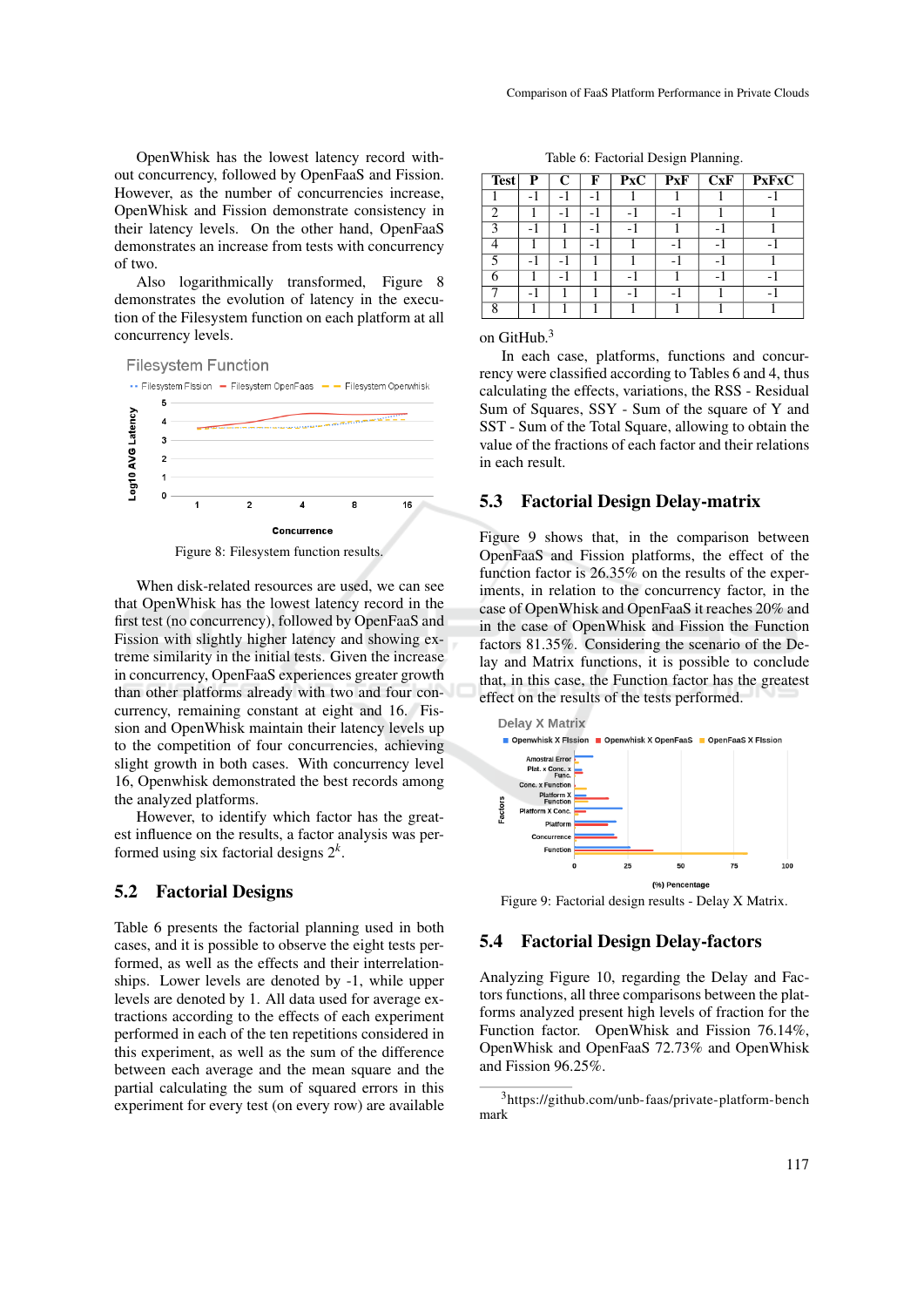

Figure 10: Factorial design results - Delay X Factors.

Like previous analysis, when we correlate the Delay and Matrix functions, the function factor has the largest representation in the results, with some distance to the second larger.

## 5.5 Factorial Design Delay-filesystem

The correlation between the Delay and Matrix functions calculated via the factorial plane again shows that the Function factor was predominant in this phase of the analysis, with correlation of OpenFaaS and Fission obtaining the fraction of 68.90%, OpenWhisk and OpenFaaS with 68.84% followed by OpenWhisk and Fission with 93.18%. In the competition factor, the three platforms also show similar behavior, with fractions under 10%. Again, like the two previous analyses, the function factor has a greater representation in the results in all three Platforms.



Figure 11: Factorial design results - Delay X Filesystem.

## 5.6 Factorial Design Factors-filesystem

At this stage, representative results were found using other functions. When analyzing the correlation between the Matrix and Factors functions in Figure 12, the Factor function is no longer as representative as seen before, reaching only the fraction of 5.21% in OpenFaaS and Fission, in OpenWhisk and Open-FaaS 6.84%, and in OpenWhisk and Fission 13.5%. In this new scenario, it is possible to see the predominance of the concurrence factor on the three plat-

forms, with OpenFaaS and Fission 62.37%, Open-Whisk and OpenFaaS 84.95% and OpenWhisk and Fission 76.58%.



Figure 12: Factorial design results - Factors X Filesystem.

Considering the use that functions related to CPU consumption and I/O, we realized that concurrence has the predominant fraction in the results of the three correlated platforms.

#### 5.7 Factorial Design Matrix-factors

In the analysis of the correlation between the Matrix and Factors functions, the most representative factor was again the Function. In the Figure 13 it is possible to see the fractions of 78.89% between OpenWhisk with Fission, 66.66% between OpenFaaS and Fission, and 80.77% between OpenWhisk with OpenFaaS.



Figure 13: Factorial design results - Matrix X Factors.

Regarding concurrency, in all three scenarios analyzed for the two functions on the three platforms, its factor fraction values average from 10% to 28.8%. Considering the correlation of the functions analyzed in this case, the results again allow to infer that the function factor predominates in the of the results.

#### 5.8 Factorial Design Matrix-filesystem

As to the correlation of the Matrix and Filesystem functions, they obtained two factors with considerable representativeness. The Function and Concurrency factors, in this case, have representative values.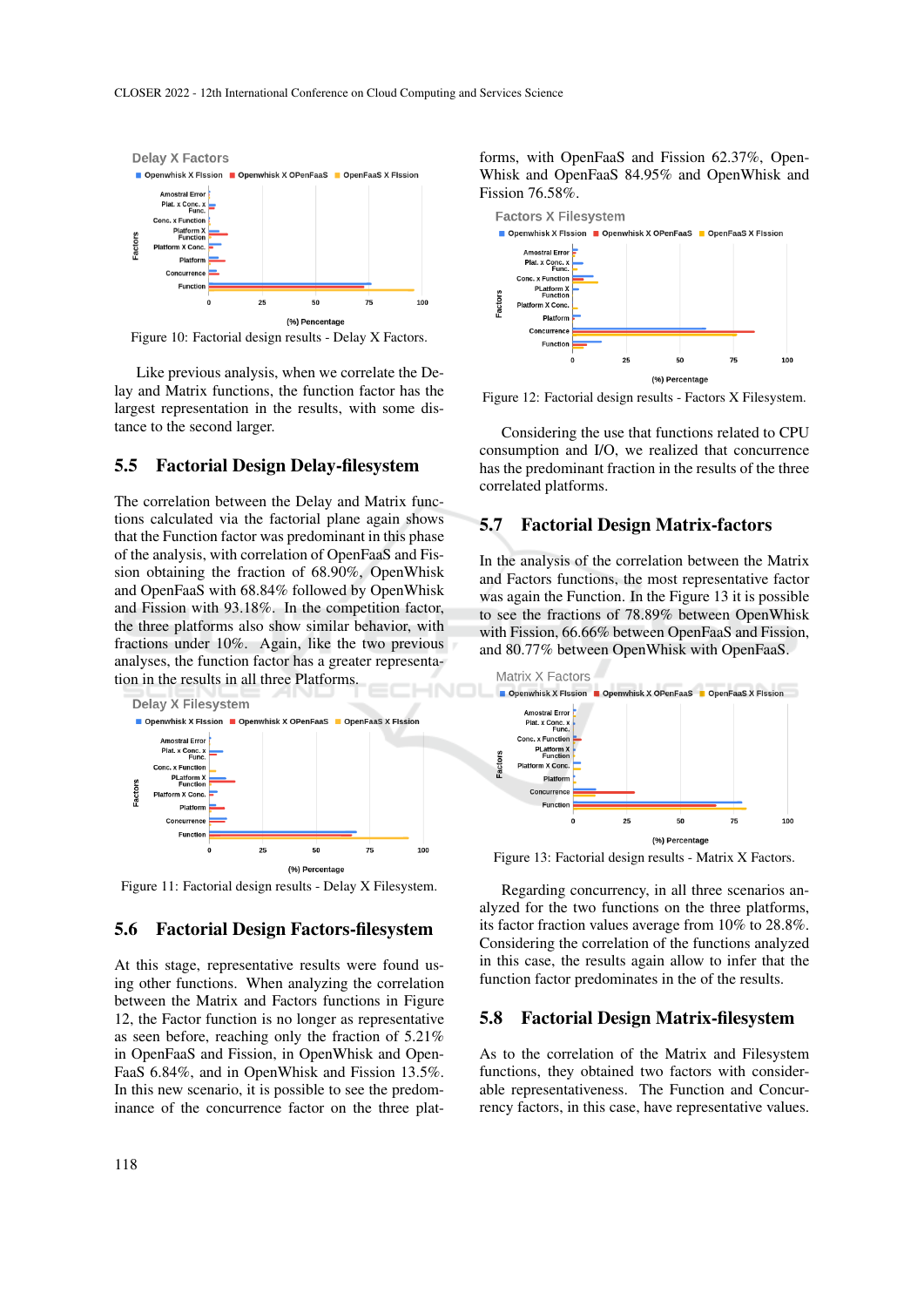In the function factor for the OpenFaaS and Fission correlation the fraction of 63.95% influences the results, whereas for the concurrency factor is 24.49%. In the case of OpenWhisk and OpenFaaS correlation, 50.71% for Function and 44.49% for concurrency. Considering OpenWhisk and Fission, 68.09% for function and 24.18% for concurrency.



Figure 14: Factorial design results - Matrix X Filesystem.

Considering the average sampling error of only 1.19% in the 18 scenarios calculated in the experiment, it is possible to have a more detailed view of the factors that influence the results.

## 5.9 Factorial Design Results

In the studied cases, the influence of the Function and Concurrency factors was predominantly representative of the latency results obtained through the tests performed in the functions on each platform.

#### 5.10 Reliability

In the stress test performed with the Matrix function, only Openwhisk was able to reach the limit of 16,384 simultaneous requests before starting to fail, followed by OpenFaas with approximately 1024 requests and Fission, with 512 requests. Figure 15 shows the degree of reliability of each platform calculated based on the percentage of satisfied requests.



It is possible to observe that up to 128 simultaneous requests, the three platforms maintain the maximum level of reliability, fulfilling 100% of requests. At near 512 simultaneous requests, OpenFaaS starts to suffer a gradual drop in its reliability rate and, at this concurrency, Fission also shows a drop in the success percentage. Although OpenFaaS registers some level of reliability between 512 and 1024 concurrent requests, its reliability is very low and can be considered irrelevant. OpenWhisk, on the other hand, demonstrates greater reliability among the three platforms, showing an error in aproximately 10% of the requests only after a load greater than 1024 simultaneous requests.

# 6 CONCLUSIONS AND FUTURE **WORK**

In this paper, an experiment carried out in a private cloud environment to evaluate the FaaS Fission, OpenFaaS and OpenWhisk platforms under different concurrency conditions.

In case of the Delay function with a concurrency of 16, the results showed that the OpenFaaS platform performed better in comparison to latency during the tests, managing to keep its latency results at similar levels even under the first five concurrency levels, while Fission and OpenWhisk experienced linear latency variation in the tests. However, when the Matrix function was also analyzed under simultaneity of 16, the Fission platform kept its latency levels constant, while OpenFaaS and OpenWhisk showed slight growth in latency due to increased concurrency.

In the best factorial design applied to the results of the experiment, it was verified that the results obtained were influenced by 96.25% by the function factor, while the other factors were around 0.85%, and the relationships between the factors influenced between 0.01% and 1.13% each.

In future papers, considering the relevance of this factor in the results presented, other functions should be included in this experiment to provide a more realistic analysis, using real case examples in systems with micro-services architecture eligible for Dataprev. This experiment can also be carried out on Kubernetes platforms that have a greater number of resources. It would also be possible to add other solutions such as Fn (Fn Project, 2021) and KNative (Knative, 2021), establishing a customized configuration in each platform that offers equal conditions between the tools that allow an adequate comparison.